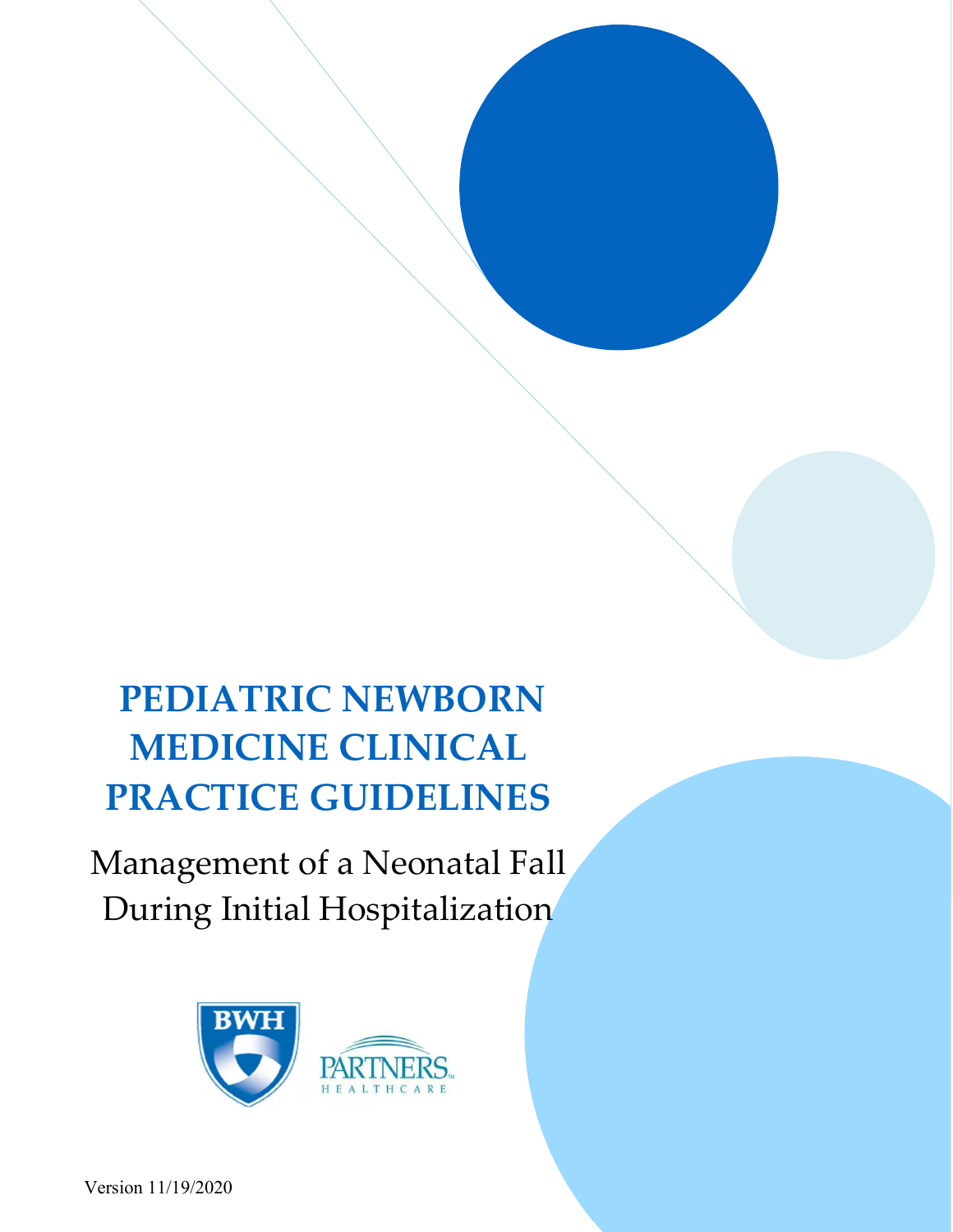| <b>Clinical Guideline Name</b> | Management of a Neonatal Fall During Initial Hospitalization                                                                     |
|--------------------------------|----------------------------------------------------------------------------------------------------------------------------------|
| <b>Implementation Date</b>     | November 19, 2020                                                                                                                |
| <b>Due for CPC Review</b>      |                                                                                                                                  |
| <b>Contact Person</b>          | Medical Director, NICU                                                                                                           |
| <b>Approved By</b>             | Pediatric Newborn Medicine Clinical Practice Council 11/12/20<br><b>CWN PPG</b><br>BWH SPP Steering<br>Nurse Executive Board/CNO |

This is a clinical practice guideline. While the guideline is useful in approaching care of the infant who has experienced a fall while hospitalized, clinical judgment and / or new evidence may favor an alternative plan of care, the rationale for which should be documented in the medical record. These guidelines are based on consensus and resources currently available at Brigham and Women's Hospital.

## I. Purpose

To standardize the process of evaluation and management of neonates who experience a fall or drop to the ground during initial hospitalization after birth.

#### Definitions:

According to the Joint commission: The National Database for Nursing Quality Indicators (NDNQI) defines both newborn falls and newborn drops.

- A newborn fall: a sudden, unintentional descent, with or without injury to the patient that results in the patient coming to rest on the floor, on or against another surface, on another person or object.
- A newborn drop: a fall in which a baby being held or carried by a health care professional, parent, family member, or visitor falls or slips from that person's hands, arms, lap, etc. This can occur when a child is being transferred from one person to another. The fall is counted regardless of the surface on which the child lands and regardless of whether or not the fall resulted in injury.
- II. All CPGs rely on the NICU Nursing Standards of Care. All relevant nursing PPGs are listed below.

WNH R.4 Newborn Rapid Response Situations and Infant Codes

WNH R.1 Resuscitation of an Infant

WNH T.4 Infant Transport

WNH S.5 Identification and Referrals of Patients and/or Families to Social work WNH I.1 Infant Identification

#### III. Background

The Joint Commission Sentinel Alert Event (2015), reports that every year in the United States, hundreds of thousands of patients fall in hospitals, with 30-50 percent resulting in injury. These patients require additional treatment and sometimes prolonged hospital stays. In-hospital falls are a major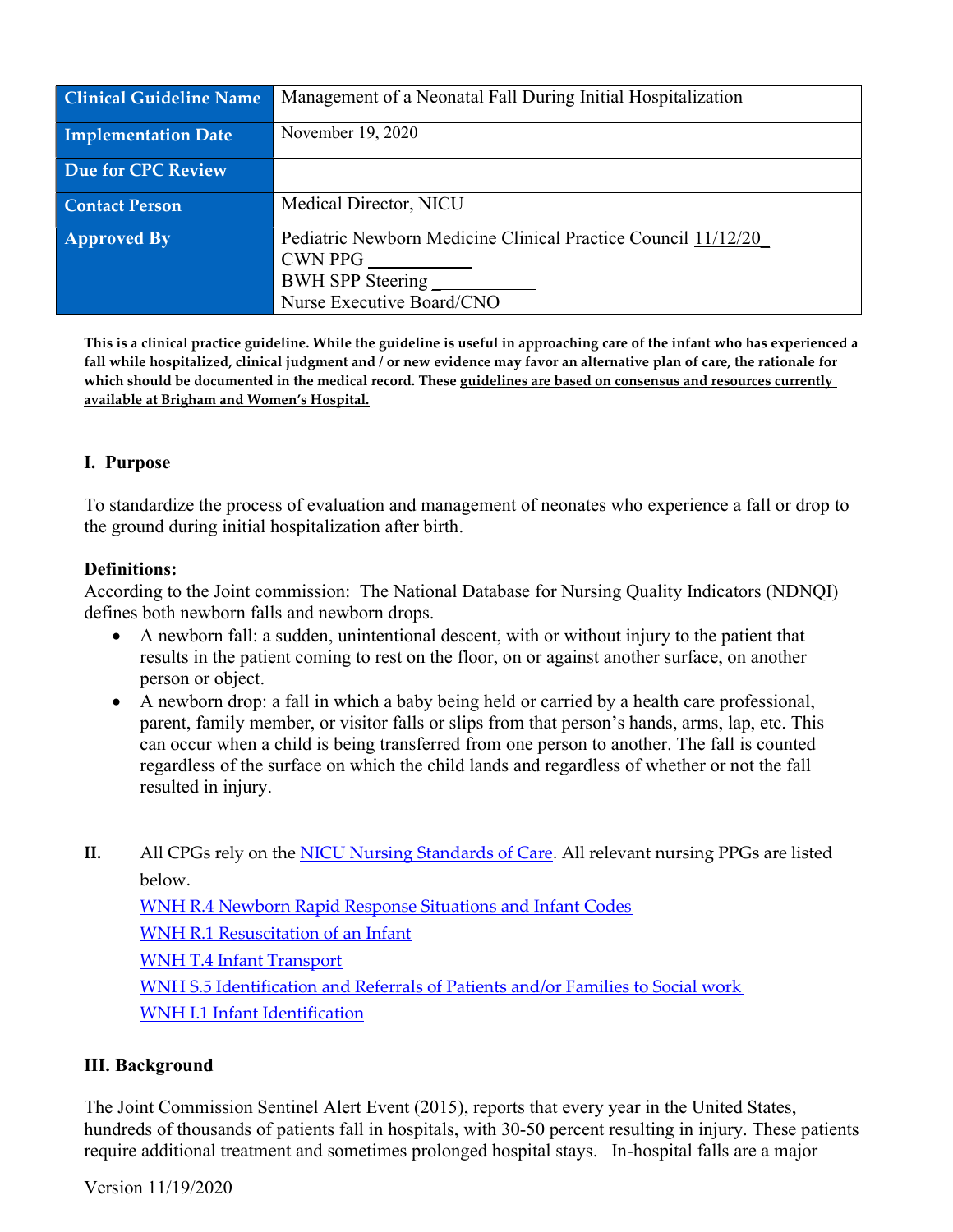health hazard which prevention has been a major goal for The Joint Commission. In-hospital newborn falls are defined as a newborn falling onto the hospital floor accidentally. These falls are typically underresearched and under-reported. The incidence of newborn falls in the United States can reach 600 to 1,600 per year. These falls result in significant injury or even death of the newborn, legal issues for the institution, and severe emotional stress to the parents and caregivers.

## IV. Procedure

#### Upon the discovery of an infant fall:

- 1. Transfer the infant to the nursery radiant warmer, and place pulse oximetry on the baby to initiate monitoring
- 2. Initiate a Neonatal Rapid Response (RR). Infant will be evaluated by NICU RR team.
- 3. The RR Team, in collaboration with the nursery nurse, will discuss the fall with the parent(s) to gather as much information as possible.
- 4. Prior to transfer to the NICU, the NICU MD who responded to the RR will update the parents on the plan of care and admission to the NICU unless emergent care of the infant is needed.
- 5. The baby will require a NICU admission for observation for minimum of 12-24 hours under continuous cardiorespiratory monitoring.
- 6. Upon arrival to the NICU, the NICU attending will be paged to complete a neurological assessment according to standardized encephalopathy score (see Appendix I) with the RR Team.
- 7. A safety report will be completed by the RN assigned to the mother. In addition, the nursery nurse will document the fall event in Epic.

#### V. Clinical Assessment and Management

1. Complete History and Physical Examination

#### 2. RR Resident to complete Rapid Response note with Intake for Newborn Fall (see Appendix II) using Smart-phrase: .NICURAPIDRESPONSEFALL

#### 3. Complete Neurological Examination with Encephalopathy Score (Appendix- I)

 Neurological check (by NICU attending or fellow) on admission; then the fellow, attending or NNP will perform a neurological checks every 1-2 hour for 6 hours then every 3 hours for a minimum of 12-24 hours or until the baby is transferred back to the mother-baby unit. The admission documentation will include an Encephalopathy examination using the smartphrase .NICUENCEPHALOPATHYEXAM; then a daily note should include serial scores. If the exam score increases, indicating worsening clinical trend, a new Encephalopathy examination will be entered as Event Note.

#### 4. Feeding/ IV Hydration

- PO and breast feeding will be allowed if normal neurological examination and vital signs.
- If any alteration in vital signs or neurological exam, IV will be inserted and maintenance IV fluids will be started.
- Central lines will be attempted in critically ill infants.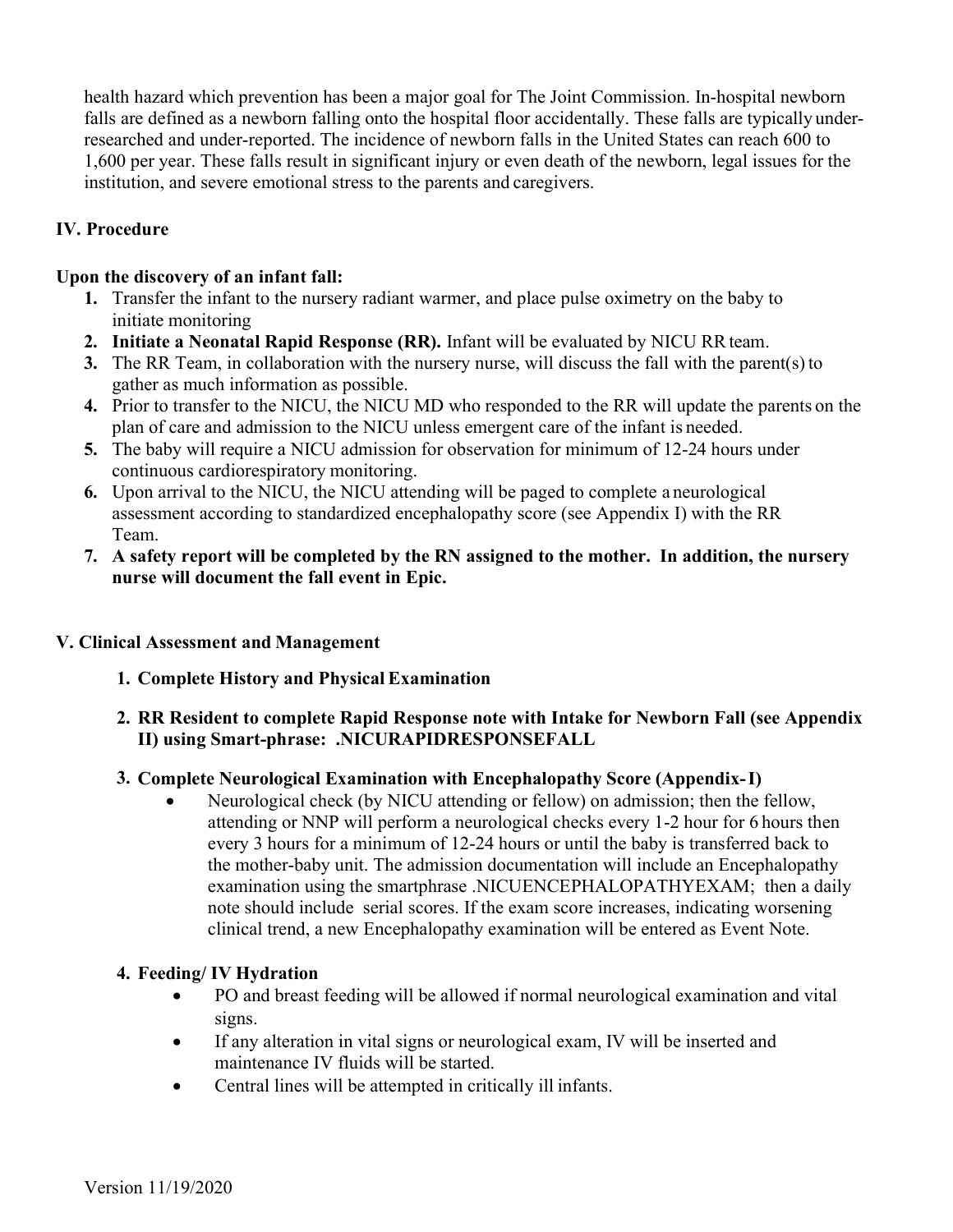## 5. Blood work:

- CBC on admission and at 12-24 hours, or sooner as clinically indicated.
- Type and Screen on admission.
- Blood glucose measurement and other labs as clinically indicated.

## 6. Imaging:

- In case of significantly abnormal physical findings, STAT CT scan at Boston Children's Hospital (BCH) and STAT neurosurgical consultation will be obtained.
- In less severe cases, MRI will be done while still admitted to the NICU in lieu of CT scan to avoid radiation exposure. MRI is to be completed within 24 hours at BWH or BCH according to availability.
- A head ultrasound and other skeletal X-rays can be considered in a case-bycase. Head ultrasound can be a valuable tool to identify linear fractures. These fractures are usually benign and noted as incidental findings, and very rarely (< 1%) carry the risk for development of leptomeningeal cysts. In the event the neonatologist needs to further assess the presence of linear fracture, she/he will discuss the diagnostic process with consulting services.

## 7. Consultations:

- Neurosurgery Service from BCH will be consulted on any infant with a documented fall
- Social Service consult to provide parental support. 51A filing is not mandatory but will be assessed on case by case basis.
- Consider other consulting services for example:
	- o Ophthalmology consultation for retinal exam if concern for non-accidental trauma
	- o Neurology consultation for non-traumatic MRI findings, etc
- 8. DPH mandatory reporting: According to the Massachusetts General Law Chapter 305 of the Act 2008, (an act to promote cost containment, transparency and efficiency in the delivery of quality of care), hospitals are required to report falls to DPH.
	- The attending neonatologist will disclose to the mother/guardian of DPH reporting as part of hospital safety monitoring and that they will be receiving a letter with a copy of that report in the mail per the DPH regulations.
		- When disclosing mandatory reporting to mother/guardians the care team can consider including either Social Work or Patient Family relations during the conversation to support the family members, if they think the family would benefit from this support.
	- Points of emphasis:
		- DPH reporting is not punitive; it helps hospitals in reviewing certain types of events and improving the quality and safety of care
		- The letter and a copy of the report of the hospital's findings is to share what we have learned or changed as a part of their review
		- The number for contacting the hospital (Patient Family Relations) with any questions about the review is included in the letter they will receive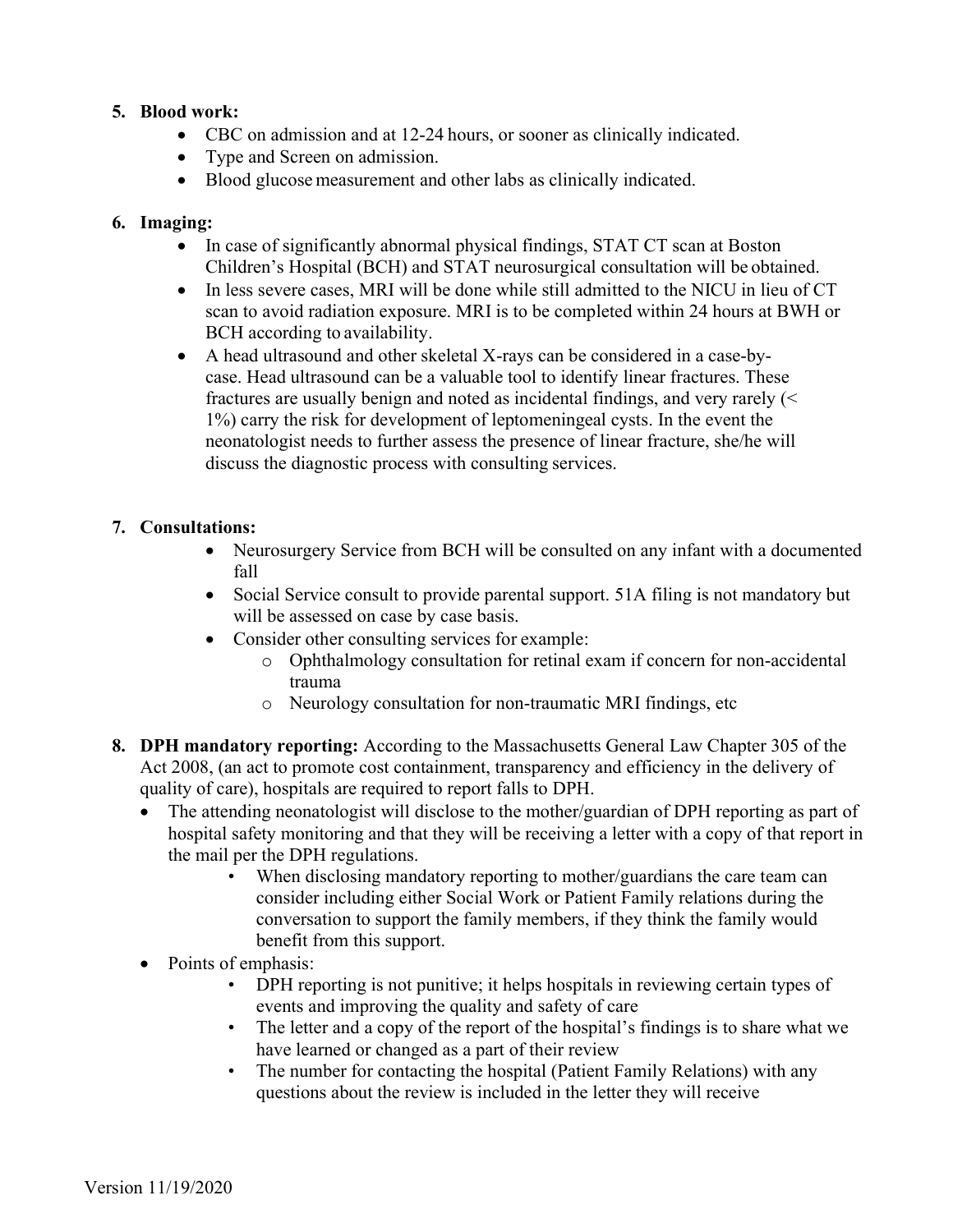## References:

- 1. Preventing falls and fall-related injuries in health care facilities. Sentinel Event Alert, 2015(55): p. 1-5.
- 2. Joint Commission: Preventing Newborn Falls and Drops. QuickSafety, Issue 40, March 2018, https://www.jointcommission.org/sitecore/medialibrary/tjc/newsletters/quick\_safety\_issue\_40\_2018\_newborn\_falls\_dropspdf/ . Last accessed 11-12-20.
- 3. Helsley, L., J.V. McDonald, and V.T. Stewart, Addressing in-hospital "falls" of newborn infants. Jt Comm J Qual Patient Saf, 2010. 36(7): p. 327-33.
- 4. Monson, S.A., et al., In-hospital falls of newborn infants: data from a multihospital health care system. Pediatrics, 2008. 122(2): p. e277-80.
- 5. Matteson, T., A. Henderson-Williams, and J. Nelson, Preventing in-hospital newborn falls: a literature review. MCN Am J Matern Child Nurs, 2013. 38(6): p. 359-66; quiz 367-8.
- 6. Greenes, D.S. and S.A. Schutzman, Infants with isolated skull fracture: what are their clinical characteristics, and do they require hospitalization? Ann Emerg Med, 1997. 30(3): p. 253-9.
- 7. Cohen, A.R., et al., Feasibility of "rapid" magnetic resonance imaging in pediatric acute head injury. Am J Emerg Med, 2015. 33(7): p. 887-90.
- 8. Roguski, M., et al., Magnetic resonance imaging as an alternative to computed tomography in select patients with traumatic brain injury: a retrospective comparison. J Neurosurg Pediatr, 2015. 15(5): p. 529-34
- 9. Parri, N., et al, Ability of emergency ultrasonography to detect pediatric skull fractures: a prospective observational study. The Journal of emergency Medicine 2013. 44 : 135-141.
- 10. Parri, N., et al, Point of care Ultrasound for the diagnosis of skull fractures in children younger then tow years of age. 2018. 196:230-236.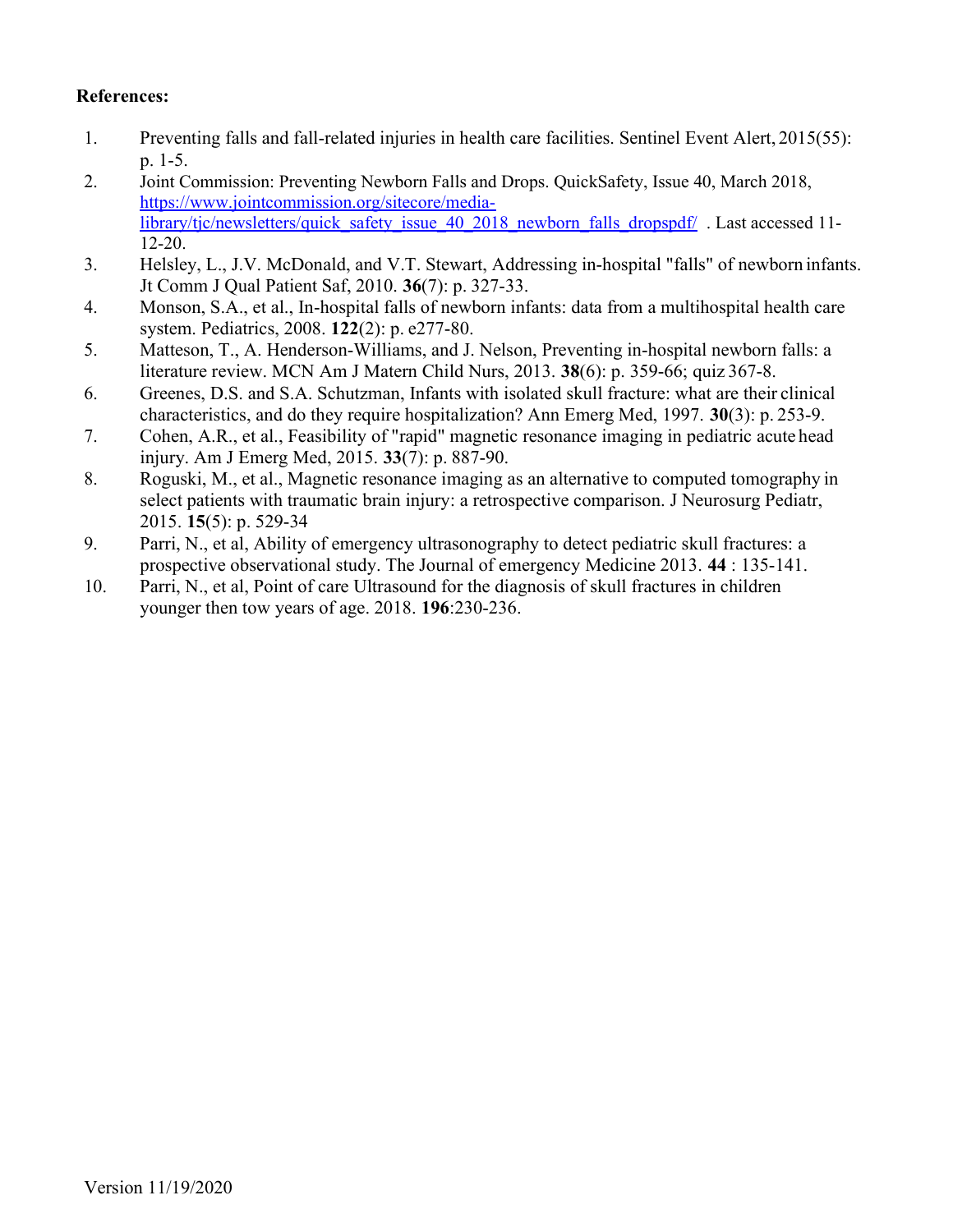## Appendix-I

#### **Neonatal Encephalopathy Examination Scoring Sheet**

| 1- Observe        | 0              | Normal                                                                                    |                                                                                                                                     |
|-------------------|----------------|-------------------------------------------------------------------------------------------|-------------------------------------------------------------------------------------------------------------------------------------|
| spontaneous       | $\overline{2}$ | Decreased= decreased frequency or amplitude of spontaneous facial and extremity movements |                                                                                                                                     |
| activity          | 3              | Absent                                                                                    |                                                                                                                                     |
| 2- Observe for    | $\mathbf 0$    | 0 Normal                                                                                  |                                                                                                                                     |
| <b>Heart rate</b> | $\mathbf{1}$   |                                                                                           | Tachycardia = resting HR 160-180. Only occasionally decreased to 120                                                                |
|                   | $\overline{2}$ |                                                                                           | Bradycardia= resting HR 80-90. Only occasionally increases to 120                                                                   |
|                   | 3              |                                                                                           | Variable= resting HR varies considerably without a consistent baseline                                                              |
| 3- Observe for    | $\Omega$       | Normal                                                                                    |                                                                                                                                     |
| respiration       | $\overline{2}$ |                                                                                           | Periodic Breathing= 3 or more respiratory pauses ≥ 3 sec separated by normal breathing and < 20 sec. Often associated with shallow  |
|                   |                | breathing                                                                                 |                                                                                                                                     |
|                   | 3              |                                                                                           | Apnea= no breathing for $\geq 20$ sec or < 20sec with HR changes or O2 desaturation                                                 |
| 4- Observe for    | $\Omega$       | Normal                                                                                    |                                                                                                                                     |
| posture           | 1              |                                                                                           | Mild Distal Flexion = Mild Fingers, toes in strong flexion, incomplete extension of fingers when stroked on dorsal surfaces. Thumbs |
|                   |                |                                                                                           | flexed, adducted, opposed across palms "cortical thumb"                                                                             |
|                   | $\overline{2}$ | <b>Strong Distal Flexion= Strong</b>                                                      |                                                                                                                                     |
|                   | 3              |                                                                                           | Decerebrate= Head, neck and back are arched in extension (opithotonus), elbows are extended, wrists are pronated and hips are       |
|                   |                | abducted.                                                                                 |                                                                                                                                     |
| 5- Observe for    |                |                                                                                           | Use Auditory stimulation, Visual stimulation and Tactile stimulation to assess level of consciousness                               |
| level of          | $\Omega$       | Normal                                                                                    |                                                                                                                                     |
| consciousness     |                |                                                                                           |                                                                                                                                     |
|                   | $\mathbf{1}$   | Hyperalert                                                                                | Full wakefulness with eyes open/ staring but decreased frequency of blinking/tracking. Spontaneous motor activity                   |
|                   |                |                                                                                           | normal or decreased with lowered threshold to all stimulus types                                                                    |
|                   |                | Irritable                                                                                 | lowered threshold with excessive responses to all stimulus types. Can be seen with varied states including hyperalert,              |
|                   |                |                                                                                           | lethargy or obtundations                                                                                                            |
|                   |                |                                                                                           |                                                                                                                                     |
|                   | $\overline{2}$ | Lethargic                                                                                 | Slightly delayed but complete response to stimuli with slightly increased threshold for eliciting responses and decreased           |
|                   |                |                                                                                           | spontaneous activity                                                                                                                |
|                   |                | Obtunded                                                                                  | Delayed and incomplete response with marked increased threshold to all sensory stimuli and little or no motor activity.             |
|                   |                |                                                                                           |                                                                                                                                     |
|                   | 3              | Stupor                                                                                    | No spontaneous eye opening to tactile stimulation elicits poorly sustained eye opening. Responds only to strong noxious             |
|                   |                |                                                                                           | stimuli. Absent gag and cornel reflex                                                                                               |
|                   |                | Coma                                                                                      | No eye opening with vigorous tactile stimulation                                                                                    |
| 6- Tone           | $\circ$        | Normal                                                                                    |                                                                                                                                     |
| <b>Assessment</b> | $\overline{2}$ |                                                                                           | Hypotonic= Focal or generalized decreased resistance to passive movement. Associated with greater extension of extremities than     |
|                   |                | normal                                                                                    |                                                                                                                                     |
|                   | 3              |                                                                                           | Flaccid= "Flat on the mat" appearance. Maybe associated with frog-leg posturing with arm and hips/legs lying in abduction           |
|                   |                |                                                                                           |                                                                                                                                     |
|                   |                |                                                                                           |                                                                                                                                     |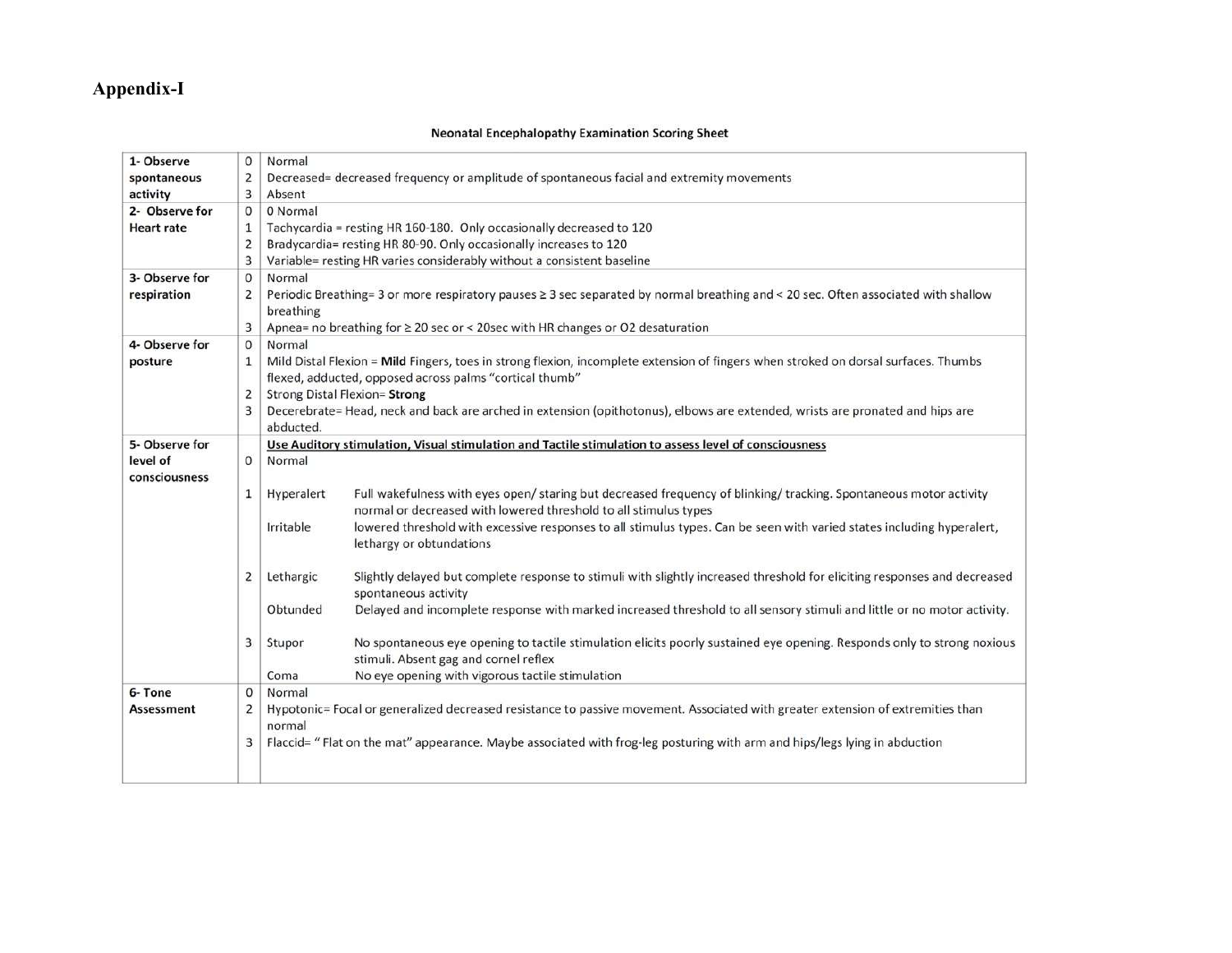|            |                                  | A- Arm Recoil: Quickly extend (straighten) both arms; put next to body. Count to two. Let go. Repeat 3 times.                                                                          |
|------------|----------------------------------|----------------------------------------------------------------------------------------------------------------------------------------------------------------------------------------|
|            |                                  | Normal: Arms flexes and remains flexed<br>Hypotonia:                                                                                                                                   |
|            |                                  | B- Leg Recoil: Take both ankles, bend hips+ knee. Quickly extend when infant not pushing. Let go. Repeat 3 times.                                                                      |
|            |                                  | Normal: Complete Fast Flexion<br>Hypotonia:<br>$0-0-0$                                                                                                                                 |
|            |                                  | C- Vertical Suspension: Hold baby upright by placing hands under axillae                                                                                                               |
|            |                                  | Hypotonia: Slip Through<br>Normal: No Slip through                                                                                                                                     |
|            |                                  | D- Head Lag: Pull baby to sit by the wrists and support head slightly.<br>Normal: Lifts head in line with body<br>Hypotonia:                                                           |
|            |                                  |                                                                                                                                                                                        |
|            |                                  | E- Ventral Suspension: Hold baby horizontal under the belly. Look at posture of back, arms, legs and head.<br>Normal: Back straight, head in line with body, limb flexed<br>Hypotonia: |
|            |                                  |                                                                                                                                                                                        |
| 7-Reflexes |                                  | a-Sucking reflex                                                                                                                                                                       |
|            | $\mathbf{0}$                     | Normal                                                                                                                                                                                 |
|            | $\mathbf 1$                      | Weak                                                                                                                                                                                   |
|            | $\overline{2}$<br>$\overline{3}$ | Weak/Incoordinated                                                                                                                                                                     |
|            |                                  | Absent<br>b-Moro Reflex                                                                                                                                                                |
|            | 0                                | Normal                                                                                                                                                                                 |
|            | $\mathbf{1}$                     | Exaggerated                                                                                                                                                                            |
|            | $\overline{2}$                   | Weak/Incomplete                                                                                                                                                                        |
|            | $\overline{3}$                   | Absent                                                                                                                                                                                 |
|            |                                  | c- Light Reflex                                                                                                                                                                        |
|            | 0                                | Normal                                                                                                                                                                                 |
|            | $\mathbf{1}$                     | Dilated                                                                                                                                                                                |
|            |                                  |                                                                                                                                                                                        |
|            | $\overline{2}$                   | Constricted                                                                                                                                                                            |
|            | 3                                | Unequal/ Fixed dilated                                                                                                                                                                 |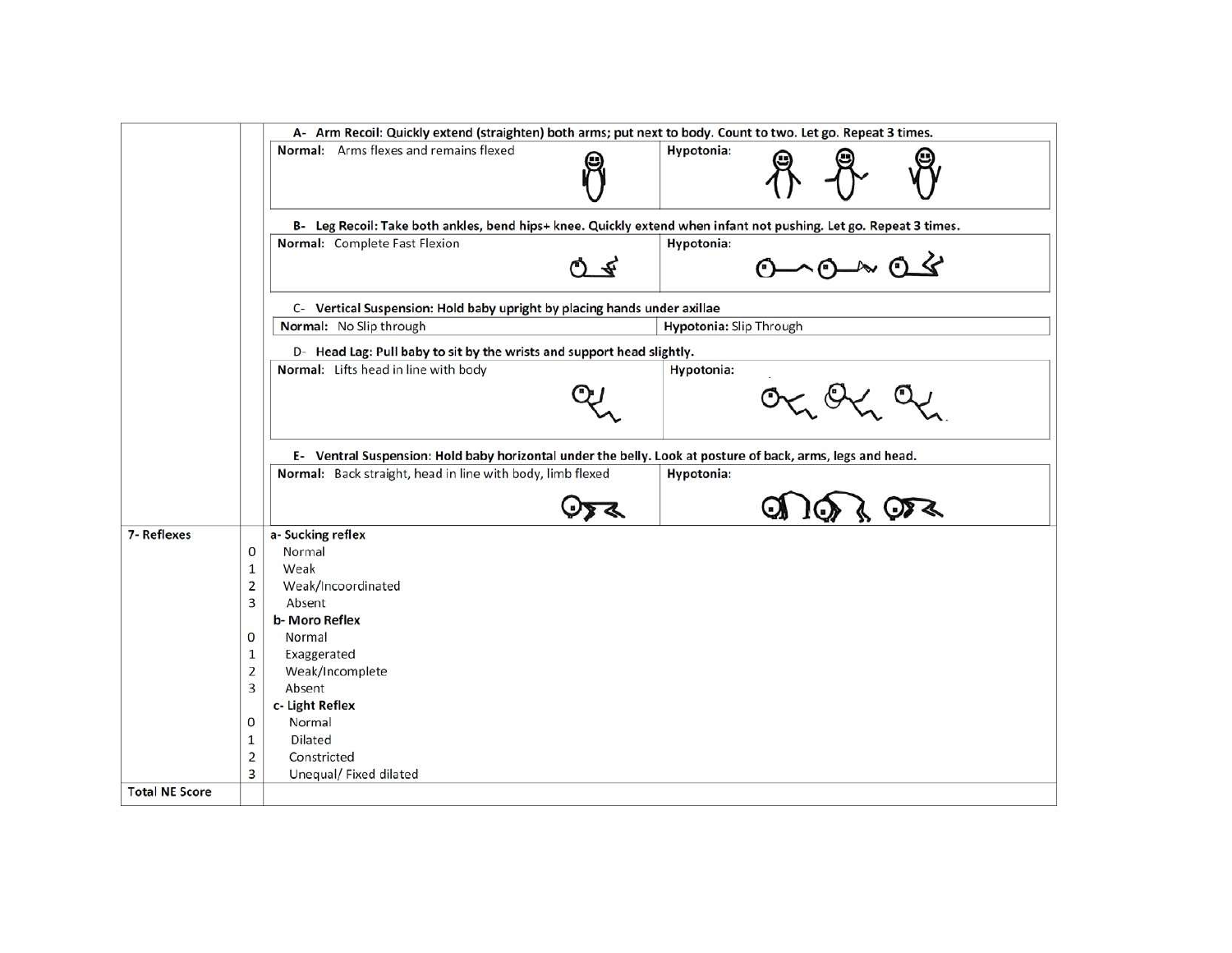## Appendix-II

#### NICU RAPID RESPONSE NEWBORN FALL

Date: \*\*\* Time: \*\*\*

HPI: The NICU team was called to a rapid response for a fall of a \*\*\* hour old male/female neonate born via \*\*\* at \*\*\* weeks to a \*\*\* year old G\*\*\*P\*\*\*-->\*\*\* woman. Antenatal history was significant for \*\*\*. No sepsis risk factors, no maternal fever, GBS neg, HBsAg neg, HIV neg, Rubella immune, GC/CT neg.

PREGNANCY HISTORY:

MATERNAL MEDS DURING PREGNANCY:

FAMILY HISTORY:

LABOR/DELIVERY SUMMARY: Per the NICU delivery note. Pediatrics was present for the indication of \*\*\*. Infant emerged \*\*\*. Brought to warmer and dried, stimulated, and bulb suctioned. HR >100 bpm throughout. Apgar \*\*\* at 1 minute and \*\*\* at 5 minutes (for\*\*\*).

#### EVENT DESCRIPTION: Newborn fall

Date of Event: @TD@

Time of Event: @NOW@

Age in Hours: @DOL@ @AGE2@

Location of Event: \*\*\*

Time event was reported to staff \*\*\*

Attending Physician @ATTPROV@

Who was involved in newborn fall {Blank single:19197::"mother","staff","father","family","visitor"}.

Type of Fall {Blank single:19197::"from maternal hospital bed","from chair","ambulation","from crib/isolette/warmer"}.

Estimated height of fall \*\*\*

Type of delivery {delmode:31066}.

Maternal Medication(s) at time of fall

{Blank multiples: 19196:: "Narcotics","Epidural","Magnesium","Others","None"}.

Time mother received medication -last administered prior to newborn fall \*\*\*

Other persons in the room at the time of fall {YES NO:22732}

Other Adults awake? {YES NO:22732}

Identification that newborn had fallen

{Blank single:19197::"Mother awake or woke up when newborn fall occurred","Nursing staff entered room and discovered that the newborn had fallen","Other"}.

Immediate parental report to nursing staff {YES NO:22732}

Newborn injuries identified {YES NO:22732}

VITALS: Pulse 120 | Resp 120 | Temp(Src) 37.6 ∞C (Axillary) | Wt | SpO2 91%

Physical exam Appearance: \*\*\* HEENT:\*\*\* Skin:\*\*\* Neck:\*\*\*